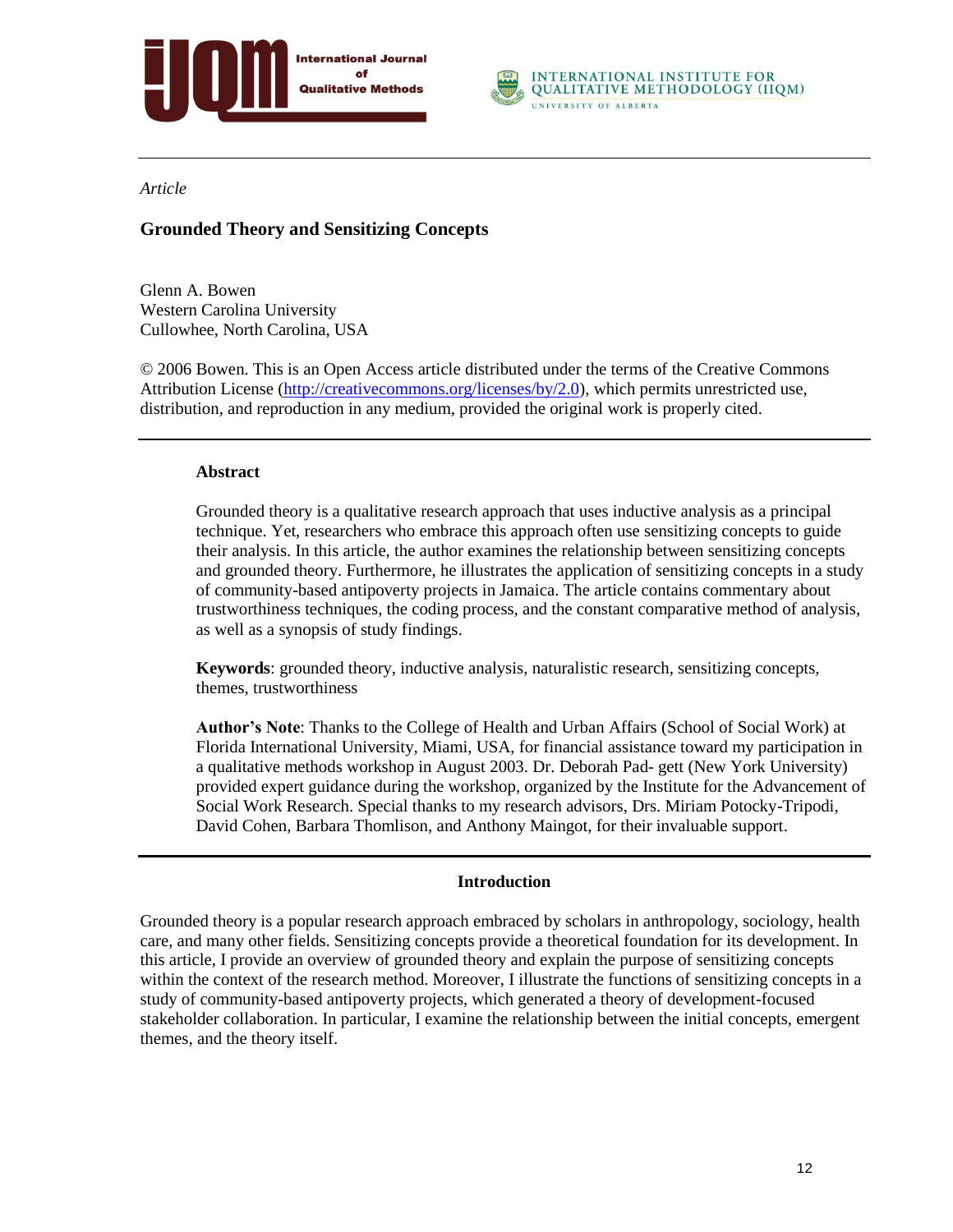## **Grounded Theory**

Grounded theory is a research approach or method that calls for a continual interplay between data collection and analysis to produce a theory during the research process. A grounded theory is derived inductively through the systematic collection and analysis of data pertaining to a phenomenon (Strauss  $\&$ Corbin, 1990). Data collection, analysis, and theory stand in reciprocal relationship with one other. Sociologists Glaser and Strauss (1967) discovered grounded theory in the 1960s; Strauss and Corbin (who has a nursing research background) are credited with refining the approach.

## **Inductive Analysis**

Inductive analysis is the principal technique used in the grounded theory method. "Inductive analysis means that the patterns, themes, and categories of analysis come from the data; they emerge out of the data rather than being imposed on them prior to data collection and analysis" (Patton, 1980, p. 306).

Grounded theory is a very popular method in nursing research (see, e.g., Beck, 1993; Knobf, 2002; Marcellus, 2005; Nathaniel, 2006; O'Connell & Irurita, 2000). Over the years, scholars in many other fields have embraced this research approach. Student affairs professionals, for instance, view grounded theory as a powerful research method that can produce information to increase educators" understanding of the complex interactions between students and college environments (Brown, Stevens, Troiano, & Schneider, 2002).

## **Themes**

A grounded theory is generated by themes, and themes emerge from the data during analysis, capturing the essence of meaning or experience drawn from varied situations and contexts. According to Morse and Field (1995),

Thematic analysis involves the search for and identification of common threads that extend throughout an entire interview or set of interviews. Themes are usually quite abstract and therefore difficult to identify. Often the theme does not immediately "jump out" of the interview but may be more apparent if the researcher steps back and considers. "What are these folks trying to tell me?" The theme may be beneath the surface of the interviews but, once identified, appears obvious. Frequently, these themes are concepts indicated by the data rather than concrete entities directly described by the participants. . . . Once identified, the themes appear to be significant concepts that link substantial portions of the interviews together. (pp. 139-140, emphasis in original)

Although Morse and Field focused on interviews, a variety of data sources may be tapped in a grounded theory study. As the researcher analyzes the data, major themes are expected to emerge and to be categorized in such a way that they yield a theory.

#### **Sensitizing concepts**

In this section, I define and explain the purpose of sensitizing concepts within the context of grounded theory. The term originated with Blumer (1954), the late American sociologist, who contrasted definitive concepts with sensitizing concepts. Blumer explained,

A definitive concept refers precisely to what is common to a class of objects, by the aid of a clear definition in terms of attributes or fixed bench marks. . . . A sensitizing concept lacks such specification of attributes or bench marks and consequently it does not enable the user to move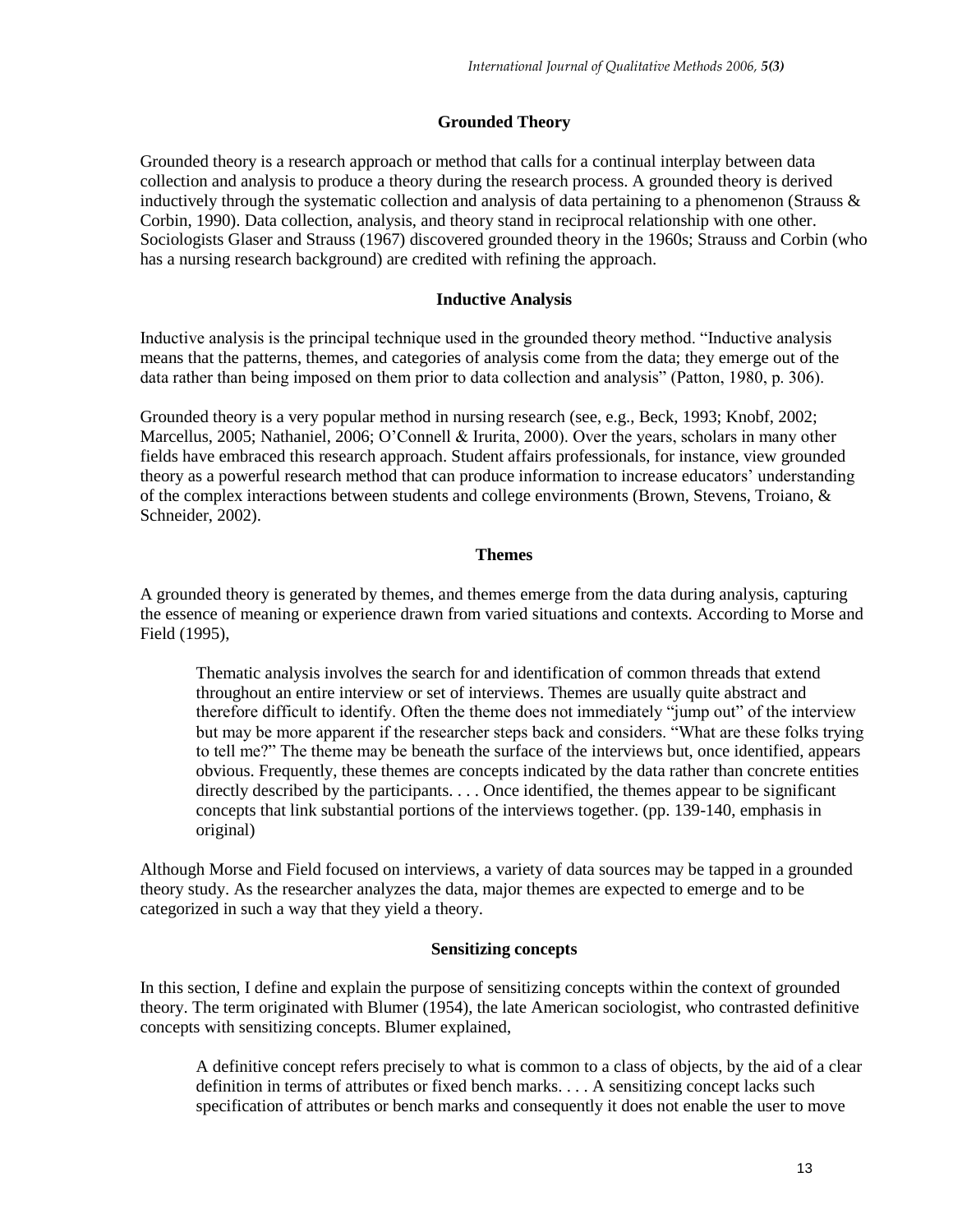directly to the instance and its relevant content. Instead, it gives the user a general sense of reference and guidance in approaching empirical instances. Whereas definitive concepts provide prescriptions of what to see, sensitizing concepts merely suggest directions along which to look. (p. 7)

Social researchers now tend to view sensitizing concepts as interpretive devices and as a starting point for a qualitative study (Glaser, 1978; Padgett, 2004; see also Patton, 2002). Sensitizing concepts draw attention to important features of social interaction and provide guidelines for research in specific settings. According to Gilgun (2002), "Research usually begins with such concepts, whether researchers state this or not and whether they are aware of them or not" (p. 4).

Sociologist Charmaz (2003) has referred to sensitizing concepts as "those background ideas that inform the overall research problem" and stated further,

Sensitizing concepts offer ways of seeing, organizing, and understanding experience; they are embedded in our disciplinary emphases and perspectival proclivities. Although sensitizing concepts may deepen perception, they provide starting points for building analysis, not ending points for evading it. We may use sensitizing concepts only as points of departure from which to study the data. (p. 259, emphasis in original)

For his part, Blaikie (2000) has argued that research that is concerned with theory generation might require sensitizing concepts but no hypotheses. Indeed, qualitative research, including grounded theory research, does not start with hypotheses or preconceived notions. Instead, in accordance with its inductive nature, it involves the researcher"s attempts to discover, understand, and interpret what is happening in the research context.

Sensitizing concepts can be tested, improved, and refined (Blumer, 1954). However, researchers taking the grounded theory path do not necessarily seek to test, improve, or refine such a concept. They might use sensitizing concepts simply to lay the foundation for the analysis of research data. Researchers might also use sensitizing concepts in examining substantive codes with a view to developing thematic categories from the data. For example, MacIntosh (2003) reported that in the process of substantive coding, she used sensitizing concepts in further data collection and analysis. Although Macintosh cited Will van den Hoonaard"s (1997) primer, Working with Sensitizing Concepts, her description of the application of sensitizing concepts in the research process is at best vague and inadequate.

It is important to bear in mind that whereas sensitizing concepts might alert researchers to some important aspects of research situations, they also might direct attention away from other important aspects (Gilgun, 2002). In any case, the ultimate survival of a sensitizing concept "depends on where the data take us; emergent concepts may supplement or displace them altogether" (Padgett, 2004, p. 301).

# **Illustrating sensitizing concepts in a study**

I used sensitizing concepts to shape my study of community-based antipoverty projects in Jamaica, which generated a substantive-formal theory of stakeholder collaboration (Bowen, 2003, 2005). It was an exploratory qualitative study of projects supported by the Jamaica Social Investment Fund (JSIF), an autonomous agency of the national government that funds small-scale community improvement projects. In exploratory research, social phenomena are investigated with minimal a priori expectations to develop explanations of these phenomena (Lincoln & Guba, 1985).

I collected data primarily by means of in-depth, open-ended interviews involving knowledgeable respondents from community-based organizations or nongovernmental organizations that sponsored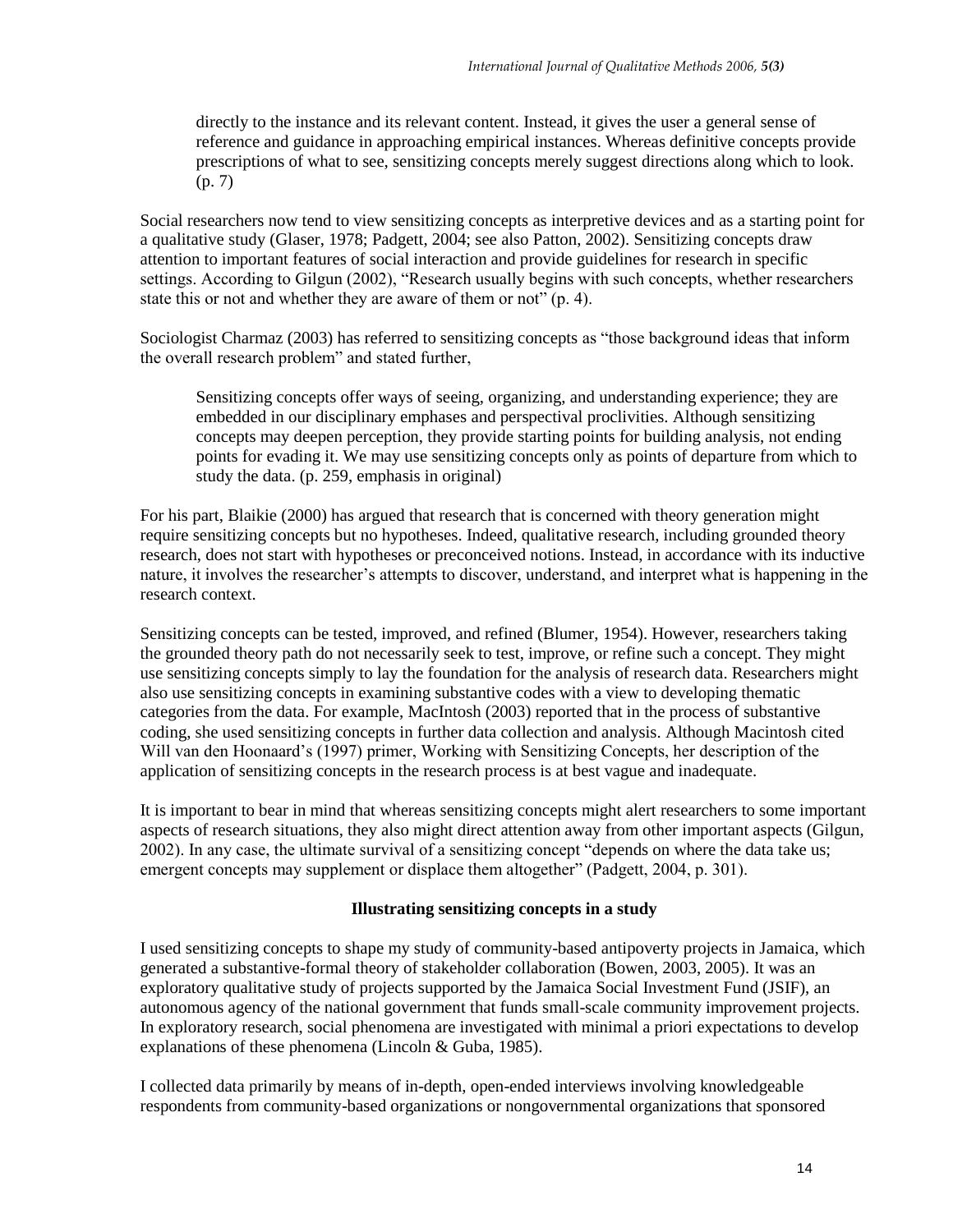social fund projects in each of eight selected communities in Jamaica. Nonparticipant observation of organization/community conditions and products, as well as reviews of available project documents, also produced data for analysis.

The use of sensitizing concepts was appropriate for a study that fit into the framework of "naturalistic" ontology. Naturalistic research includes, among other characteristics, inductive analysis and special criteria of trustworthiness (Lincoln & Guba, 1985). In my study of social fund projects, I used an inductive approach to identify patterns and interrelationships in the data by means of thematic codes. The trustworthiness standard in naturalistic research is in contrast to the conventional, positivistic criteria of internal and external validity, reliability, and objectivity (Denzin & Lincoln, 1994; Lincoln & Guba, 1985). In my study, I included such trustworthiness techniques as member checks, negative case analysis, "thick" description of phenomena, and an audit trail, so that the process of theory development would be both visible and verifiable. Ultimately, I was able to produce a plausible and coherent explanation of the phenomena.

## **Conceptual framework**

A conceptual framework links various concepts and serves as an impetus for the formulation of theory (Seibold, 2002). The sensitizing concepts included in my study formed the conceptual framework. These concepts were derived from a thorough review of the literature on social funds, poverty reduction, and community development. The reviewed literature indicated that the basic theoretical argument was that involving local community residents in partnership-based social fund projects could create social capital and foster empowerment of the community, and of lower income people, in particular. Partnership based means that stakeholders from various social sectors—public (government), private (business), and civic (community)—were involved in the funded projects. The concepts of community participation, social capital, and empowerment seemed to underpin social funds as an approach to poverty reduction, and I assumed that these concepts contained theoretical ideas that would help to set the context and direction for my study. Therefore, I decided to examine the nexus among them.

Hence, the conceptual framework for the study included three sensitizing concepts, which formed part of the analysis. I treated these concepts as variables through the specification of procedures to measure them (Blaikie, 2000). The concepts provided an analytic frame, serving as a point of reference and a guide in the analysis of data with theory-producing potential.

#### *Community/citizen participation*

Community participation was deemed essential to every phase of a JSIF-funded project—from identifying and preparing the project to managing and evaluating it. Moreover, predetermined criteria for approving the allocation of funds included community participation in all phases of the project and a (minimum) 5% contribution from the local sponsor. In theory, the "demand-driven" approach used by JSIF allowed poor communities to articulate their priority needs and to receive funding for projects selected by the community (Bowen, 2003, p. 27). JSIF claimed to value local knowledge and involvement in the design of projects. This was indicative of a "bottom-up" approach to local development.

According to one report, the Jamaica Social Investment Fund had put "a strong emphasis on using participatory approaches which allow all, young/old, men/women, poor/less poor and those traditionally unseen and unheard to be actively involved" in the JSIF-funded development projects (Jupp, 2000a, p. 2). After reviewing the literature, I concluded that "how such an "emphasis" is translated into action needs to be examined, and how effective this approach really is remains to be seen" (Bowen, 2003, p. 29).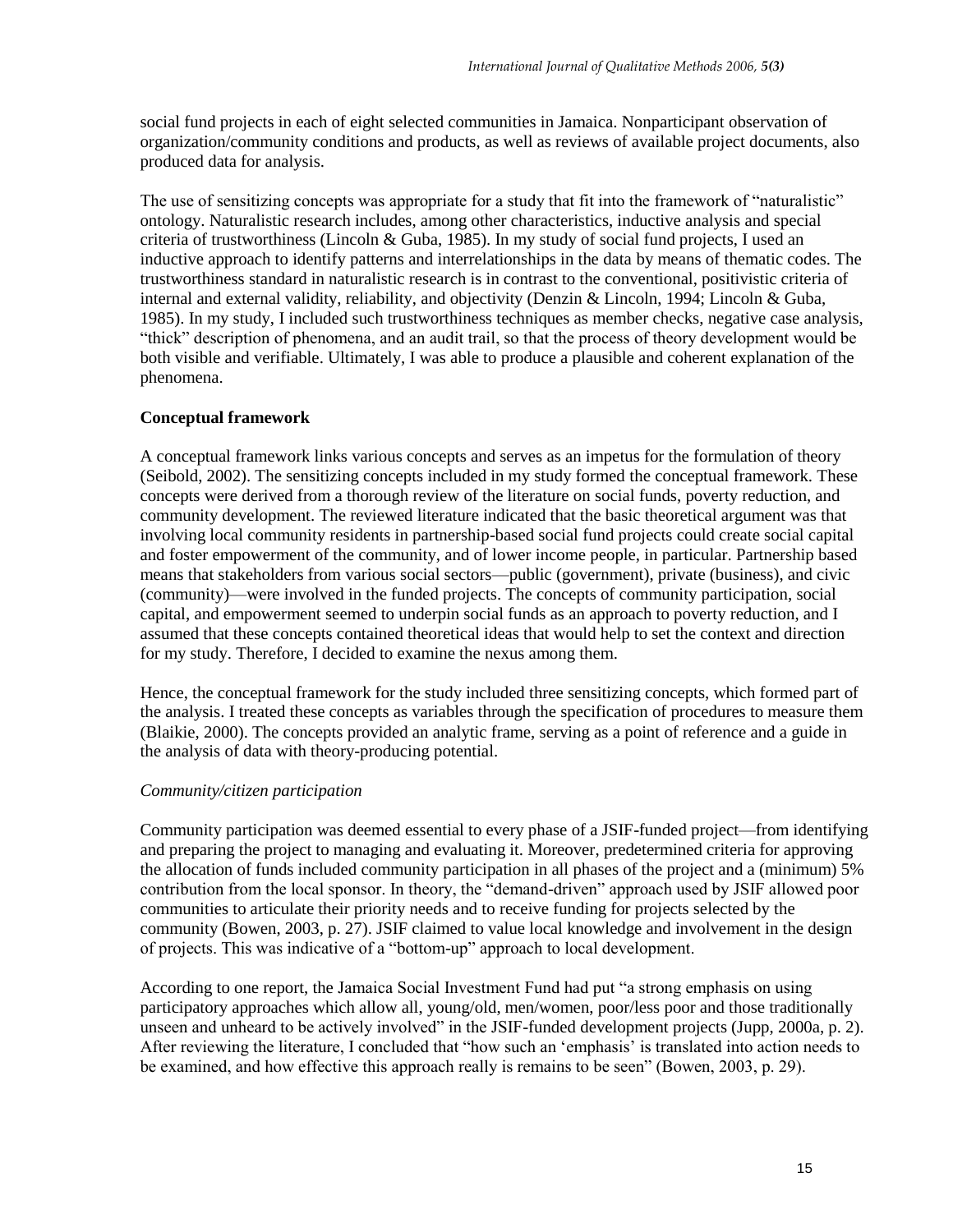A detailed review of the literature revealed that community participation was often treated as synonymous with citizen participation. Citizen participation is defined as "the active, voluntary engagement of individuals and groups to change problematic conditions and to influence policies and programs that affect the quality of their lives or the lives of others" (Gamble & Weil, 1995, p. 483). Community participation, therefore, was seen as citizen engagement in the change or development process at the community level. In reviewing the literature, I argued, "To the extent that a CBO (community-based organization) truly represents ordinary citizens, the two concepts, community participation and citizen participation, properly merge in relation to a social fund project" (Bowen, 2003, p. 28, italics in original).

The term community participation, or citizen participation, was defined operationally more easily than the other concepts were. In my study, community/citizen participationwas defined as the active involvement of local community residents, and particularly persons identified as poor, in the social fund project and in project-related activities. Genuine participation, and not mere presence, would be indicated by, inter alia, community members' roles in designing, implementing, monitoring, evaluating, and maintaining the project; sharing of information and contribution of ideas; and contributions to decision making.

#### *Social capital*

JSIF projects aimed to create social capital by providing support, training, and opportunities for people to build trust and collaboration within communities (World Bank Group, 2001a). Social capital facilitates cooperation and collective action, necessary factors for the success of JSIF projects (Jupp, 2000b). In an exploratory study, I could not afford to ignore this concept.

Social capital involves norms, social networks, and relationships (Coleman, 1988). It has been described as the glue that holds groups and societies together (Jupp, 2000b). Jupp has described two types of social capital "glue": (a) "bonding"—the glue within homogeneous groups, which provides help for group members; and (b) "bridging"—the glue that links these groups to other, unlike groups (e.g., linking poor communities to the business sector or utility companies). Several researchers have indicated that social capital was related to poverty alleviation (e.g., Moser & Holland, 1997; Narayan, et al., 2000; Tolbert, Irwin, Lyson, & Nucci, 2002). One illuminating study found a significant relationship between social capital and the probability of escaping poverty (Gray-Molina, Jiménez, Pérez de Rada, & Yáñez, 2001).

Although the literature is replete with references to social capital, this concept remained difficult to define in operational terms. In fact, according to the World Bank, obtaining a "true" measure of social capital is probably not possible (World Bank Group, 2001b). In light of this, many researchers have been using proxy measures. I expected that the most visible proxies for social networks in local Jamaican communities would be parent-teacher associations, citizens" associations, community councils, youth and sports clubs, and informal or semiformal credit and job networks.

#### *Empowerment*

The final concept that seemed to undergird a social fund strategy of poverty reduction was empowerment. A principal objective of the Jamaica Social Investment Fund was to assist in empowering communities by seeking to ensure greater levels of community involvement in development programs and community participation in decision making. JSIF claimed to invest in communities by empowering them and building their capacity to manage their own development more effectively (Jupp, 2000a).

The idea of capacity building has generated considerable interest among community development practitioners and scholars in the United States (McLean et al., 2001). Capacity for local community action appeared to be intertwined with empowerment and was a common theme underlying both community participation and social capital. Community participation is now regarded as an important means by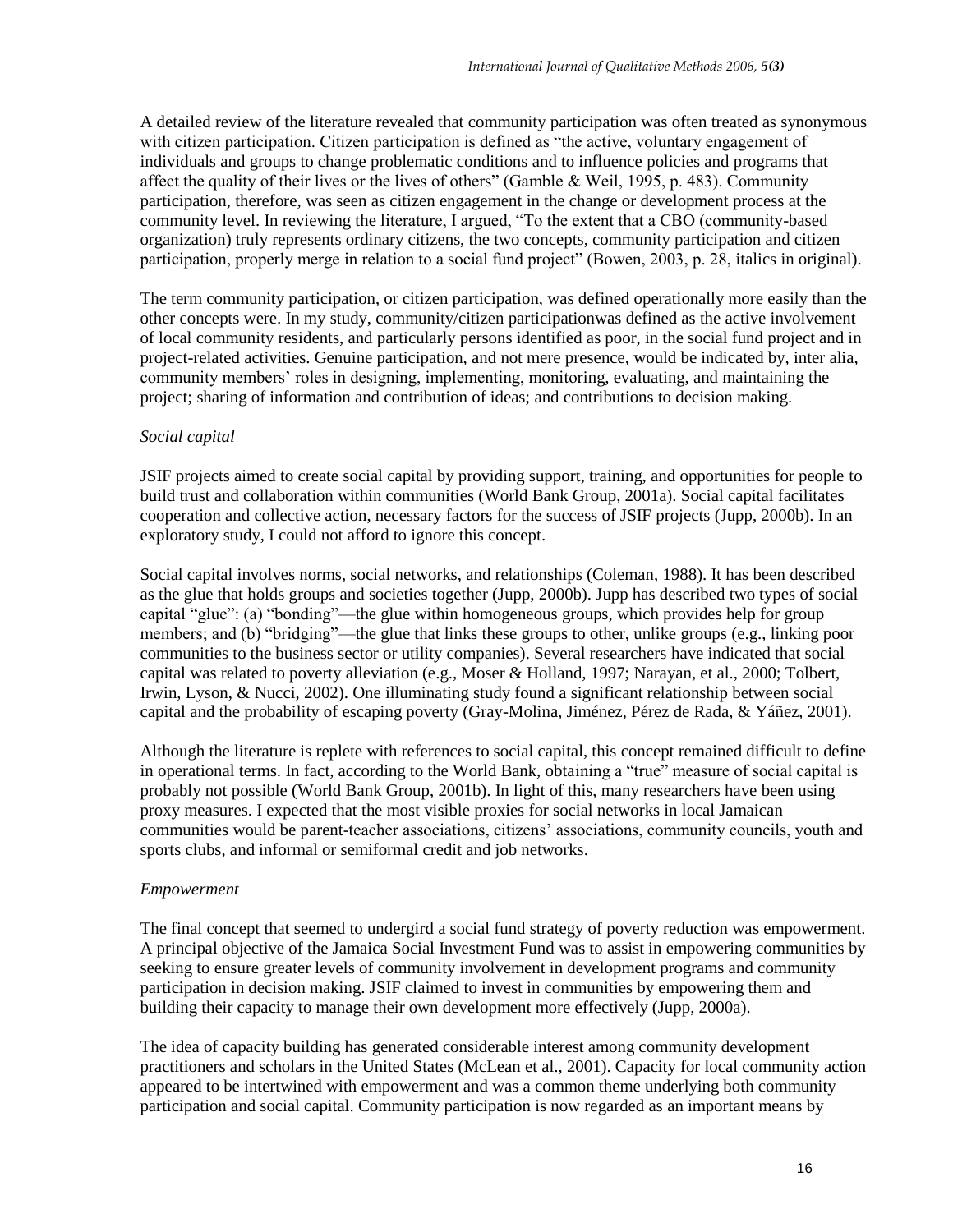which community capacity can be enhanced (Carvalho et al., 2002); and capacity to engage in effective community development work typically involves some combination of knowledge, skills, commitment, and resources (McLean et al., 2001).

Like community participation, the concept of empowerment is said to have its origin in the fight against poverty (Barry & Sidaway, 1999). An empowered community is one that initiates self-improvement efforts, responds to threats to quality of life, and provides opportunities for citizen participation, according to Zimmerman (2000). In my study, indicators of empowerment were expected to include entrepreneurial activities by local residents, organizational leadership, control of funds, and results of decision-making processes in relation to public and social services.

The second of three questions that I attempted to answer in the study was related to these three sensitizing concepts. The question was this: Does a social fund project (a) foster community/citizen participation, (b) create social capital, and (c) empower the poor—and if so, in what specific ways?

#### **Analysis**

A constructivist-interpretive paradigm (Schwandt, 1994) underpinned my study. Accordingly, I analyzed the data using the constant comparative method (Glaser & Strauss, 1967; Strauss & Corbin, 1990). In line with this approach, my interpretation of events and situations involving local community actors provided building blocks for theory construction. As explained by Glaser and Strauss (1967), comparative analysis can be used to generate two basic kinds of theory: "substantive" and "formal" (p. 32). Substantive theory is developed for a substantive, or empirical, area of sociological inquiry; formal theory is developed for a formal, or conceptual, area of sociological inquiry. Both substantive and formal theories must be grounded in data.

In my study, the substantive (empirical) area of inquiry was poverty, whereas the formal (conceptual) area of inquiry was community/citizen participation, social capital, and empowerment, taken together. As Glaser and Strauss (1967) observed, most studies generating substantive theory will ultimately generate and improve formal theory.

I used the constant comparative method, marked by an iterative process, to identify the latent pattern in multiple participants' perspectives, as specified primarily in their words. In this regard, I reviewed line, sentence, and paragraph segments of the transcribed interviews and field notes with a view to deciding what codes fit the concepts suggested by the data. The interview data were given more weight in the analysis than were the nonparticipant observation and the document reviews. Each code was constantly compared to all other codes to identify similarities, differences, and general patterns.

Themes gradually emerged as a result of the combined process of my becoming intimate with the data, making logical associations with the interview questions, and considering what was learned during the initial review of the literature. At successive stages, themes moved from a low level of abstraction to become major, overarching themes rooted in the concrete evidence provided by the data. When "theoretical saturation" occurred—that is, when additional data failed to uncover any new ideas about the developing theory—the coding process ended.

#### **Relationship of sensitizing concepts to theory**

Four emergent themes together, with a substantive-formal theory of development-focused collaboration, became the major findings of the study. A complete analysis of the data has revealed that the approach to poverty reduction in social fund-supported communities is a process of development-focused collaboration among various stakeholders. The underlying theory posits that collaboration increases the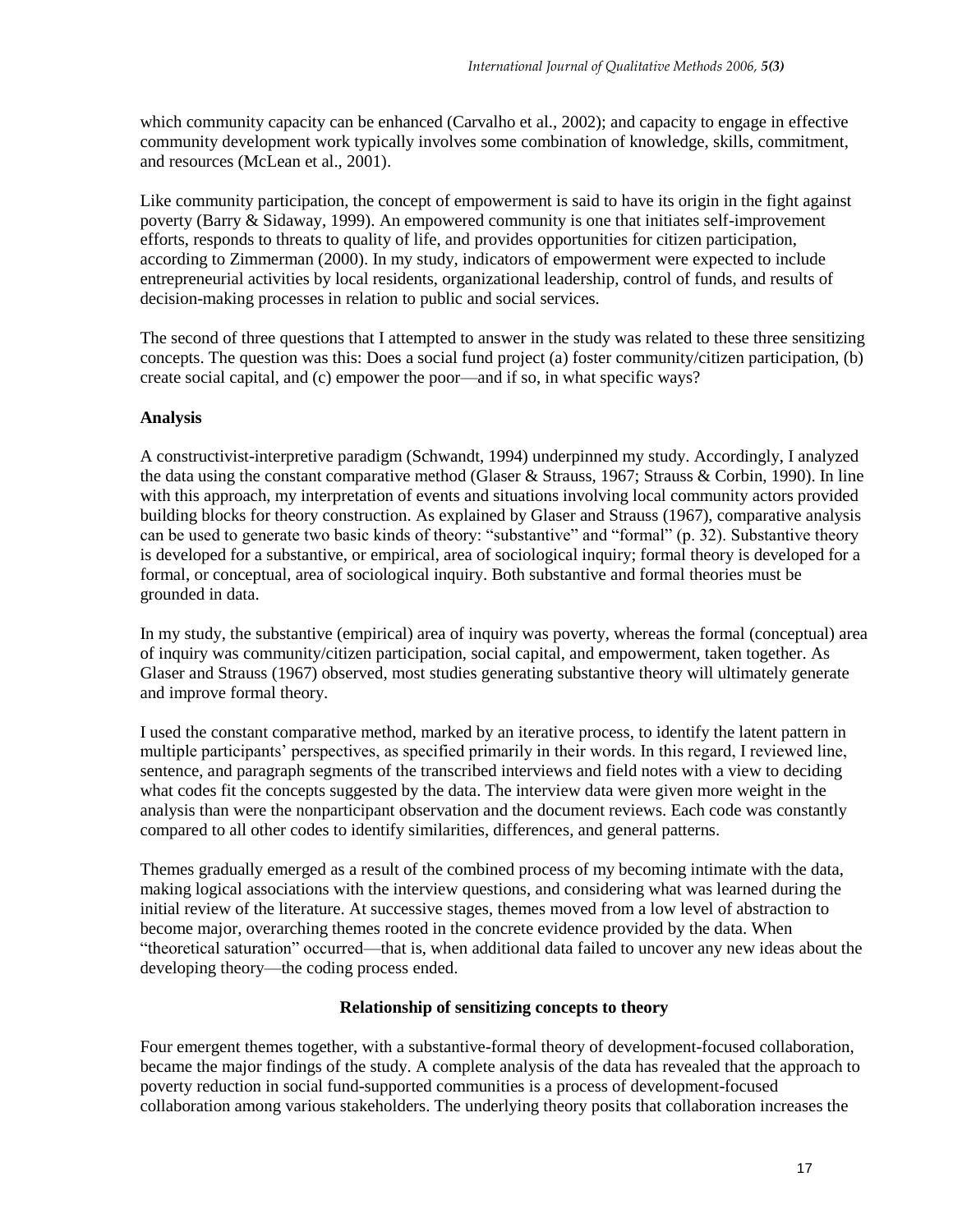productivity of resources and creates the conditions for community-driven development. "Communitydriven development represents a people-centered approach to social change, whereby local actors take the lead in conceptualizing projects and programs that address social and economic needs" (Bowen, 2003, p. 76).

Noting that local actors were also fully involved in implementing such projects and programs, I concluded that stakeholder involvement was a key element of development-focused collaboration (Bowen, 2003, 2005). Furthermore, a major hypothesis embedded in the stakeholder involvement theory is that "the greater the collaboration, the greater the productivity of the resources and the more favorable the conditions for community-driven development" (Bowen, 2005, p. 78).

Communities that received social fund assistance for projects attempted to deal with local-level povertyrelated problems by following a four-stage process: (a) Identifying Problems and Priorities, (b) Motivating and Mobilizing, (c) Working Together, and (d) Creating an Enabling Environment. Each stage is regarded as a theme. The first stage (theme) encompasses subthemes that reflect community conditions; the conditions identified at the first stage produced strategies at the second stage of the collaboration process; three forms of interactions comprise the third stage (Working Together); and consequences of social fund projects in beneficiary communities are mirrored at the final stage of the process (see Table 1).

| Conditions        | <b>Identifying Problems and Priorities</b> |  |
|-------------------|--------------------------------------------|--|
|                   | Voicing common concerns                    |  |
|                   | Understanding the system                   |  |
| <b>Strategies</b> | Motivating and mobilizing                  |  |
|                   | Focusing on the common good                |  |
|                   | Emphasizing collective responsibility      |  |
|                   | Seeking stakeholder support                |  |
| Interactions      | Working together                           |  |
|                   | Matching resources to requirements         |  |
|                   | Getting the job done                       |  |
|                   | Showing tangible results                   |  |
| Consequences      | Creating an enabling environment           |  |
|                   | Looking beyond the present                 |  |
|                   | Sustaining interest and support            |  |
|                   | Maintaining pride and satisfaction         |  |
|                   |                                            |  |
|                   |                                            |  |

*Table 1. Stakeholder collaboration theory*

For each stage, codes at three levels—open, axial, and selective—were identified, compared and contrasted, and collapsed to produce themes. In analyzing the data, I sought to answer the research question regarding the sensitizing concepts by looking for empirical instances of citizen participation, social capital, and empowerment. The themes outlined above were truly emergent and therefore do not reflect any a priori selection on my part.

What follows is a brief examination of the three sensitizing concepts in relation to the theory of locallevel stakeholder collaboration. Each concept is considered in turn.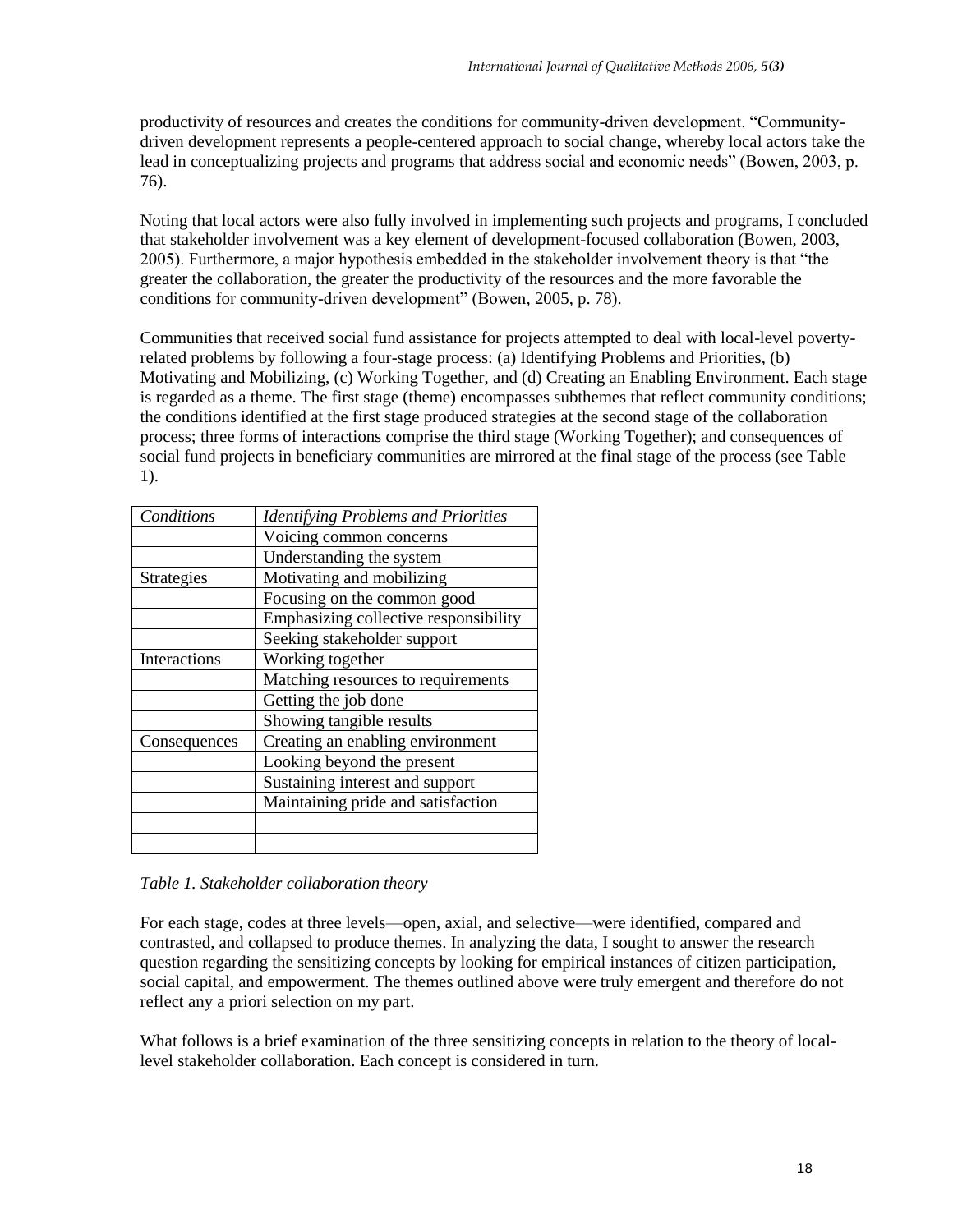#### *Community/citizen participation*

Social fund projects, according to background documents, have roles for local beneficiary communities in every phase: selection, design, implementation, monitoring, and evaluation. However, in the study, I found that by and large, community participation was limited, if not lacking, in several phases of the funded projects. Participation was highest during project implementation (Bowen, 2003). Yet, community/citizen participation found its way into the theory as part of the third stage of the process of development-focused collaboration, when local project sponsors concentrated on "matching resources to requirements" and "getting the job done." However, this sensitizing concept was not forced on the data.

Line-by-line coding of the data (and additional data collection after the first round of coding) led to the refinement of the community/citizen participation concept. This initial concept helped me make sense of the data and was integral to the theory-generating analysis. For example, to meet the social fund guidelines for community participation, communities and project sponsors identified money, materials or supplies, personnel, and labor as the available resources. A respondent stated,

Our association tried to pool whatever resources we had available to us. We decided to beg, borrow, or steal—no, we didn"t really steal! However, we asked the business people to support us and we decided to put in as much work as necessary so we could have the project.

Through coding this statement (as well as others) line by line, I linked it to the emerging theme, "Matching Resources to Requirements." The analysis showed this theme to be part of the third stage of development-focused collaboration, when community associations concentrated on project implementation.

An additional example of line-by-line coding is given in Table 2. The respondent whose four-line statement is quoted was a member of the executive committee of a community-based organization that organized a funded project. The "community involvement" and "people"s responsibility" codes come closest to the community/citizen participation concept identified in the literature.

#### *Social Capital*

The findings indicated that social capital formation across communities in the study was not substantial. "Bonding" social capital was evident in all communities, albeit to varying degrees, whereas "bridging" social capital was less evident. Rural communities had higher levels of social capital than urban communities (Bowen, 2003). The main manifestations of social capital included the collective action of citizen groups during the planning and implementation stages of each social fund project as well as in subsequent projects and programs. The findings suggested that leadership roles tend to be distributed mostly among "better off" people in the communities.

The social capital concept per se was not included in the theory. Arguably, however, it was reflected in the concept of collaboration, which turned out to be central to the emergent theory. The literature had indicated that social capital was connected to collaboration, in the sense that social capital is a resource for collective action, and collective action is the essence of collaboration. To be sure, collaborationis defined as "a mutually beneficial relationship between two or more parties to achieve common goals by sharing responsibility, authority and accountability for achieving results" (Chrislip & Larson, 1994, p. 5). The purpose of collaboration is to create a shared vision and joint strategies to address concerns that go beyond the purview of any particular party.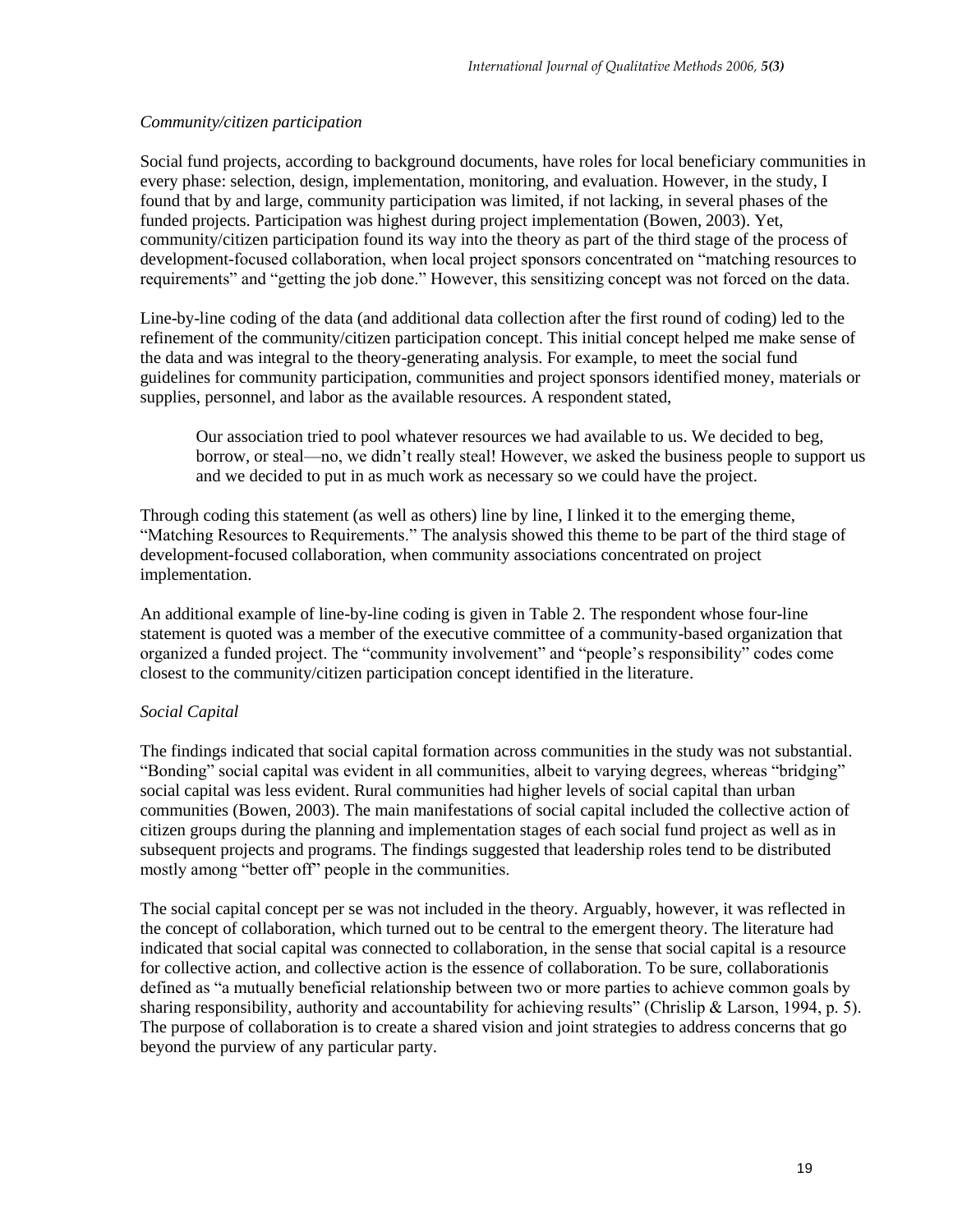# *Empowerment*

In general, the JSIF-funded projects were more enabling than empowering. "Creating an enabling environment" was identified as the final stage of the process of development-focused collaboration (Bowen, 2003). The state—through its social fund agency, with the assistance of one of JSIF"s partners, the Social Development Commission—created an enabling environment for local communities to get involved in local development processes. In other words, the state created conditions for citizen groups to carry out certain tasks and make certain decisions to deal with specific social or economic problems within a community. However, the projects did not allow the communities to gain power or control resources on their own without further substantial support from public or private institutions or agencies. Therefore, although some activities in social fund beneficiary communities were potentially empowering, there was only minimal empowerment of those communities.

By considering the concept of empowerment in the analysis, I discovered the concept of enablement in relation to the thematic categories identified by the study. Thus, based on my analysis of the data, enablement supplanted empowerment.

| Line-by-Line Coding                                                 | <b>Interview Statements</b>                                                                                            |
|---------------------------------------------------------------------|------------------------------------------------------------------------------------------------------------------------|
| Recognizing limitations                                             | "We the executive can do so much and no more"                                                                          |
| Recognizing limitations                                             | "We the executive can do so much and no more"                                                                          |
| Noting importance of community of involvement                       | "We always try to keep all the members actively<br>involved in everything we do in the community"                      |
| Accepting "ownership" of community                                  | "After all, this community belongs to all of us;<br>and we cannot depend on the government to do<br>everything for us" |
| Emphasizing people's responsibility (combined<br>with government's) | "We have to take some responsibility too"                                                                              |

#### *Table 2. Line-by-line coding of an interview statement*

In sum, I included the sensitizing concepts in an analytic frame that reflected current theoretical ideas from the literature on social funds, poverty reduction, and community development. In the course of the analysis, the first sensitizing concept, community/citizen participation, became an integral part of one of the themes. The other sensitizing concepts, social capital and empowerment, were, in effect, discarded. Although they did not find a place in the emergent theory, those concepts sensitized me to more fruitful lines of inquiry. By putting aside preconceptions and using the constant comparative method of analysis, I was able to move beyond extant concepts in the literature and to "ground" the theory.

# **Conclusion**

Sensitizing concepts provide starting points for building analysis to produce a grounded theory. As a research approach, grounded theory is appropriate for identifying and explaining social processes. Sensitizing concepts give the researcher a sense of how observed instances of a phenomenon might fit within conceptual categories. My research has demonstrated that sensitizing concepts can be effective in providing a framework for analyzing empirical data and, ultimately, for developing a deep understanding of social phenomena. In this regard, what is interesting is that the process has become clear to me only in hindsight.

In this article, I have discussed the place and purpose of sensitizing concepts in relation to grounded theory research. Furthermore, I have illustrated the use of such initial concepts in a study of community-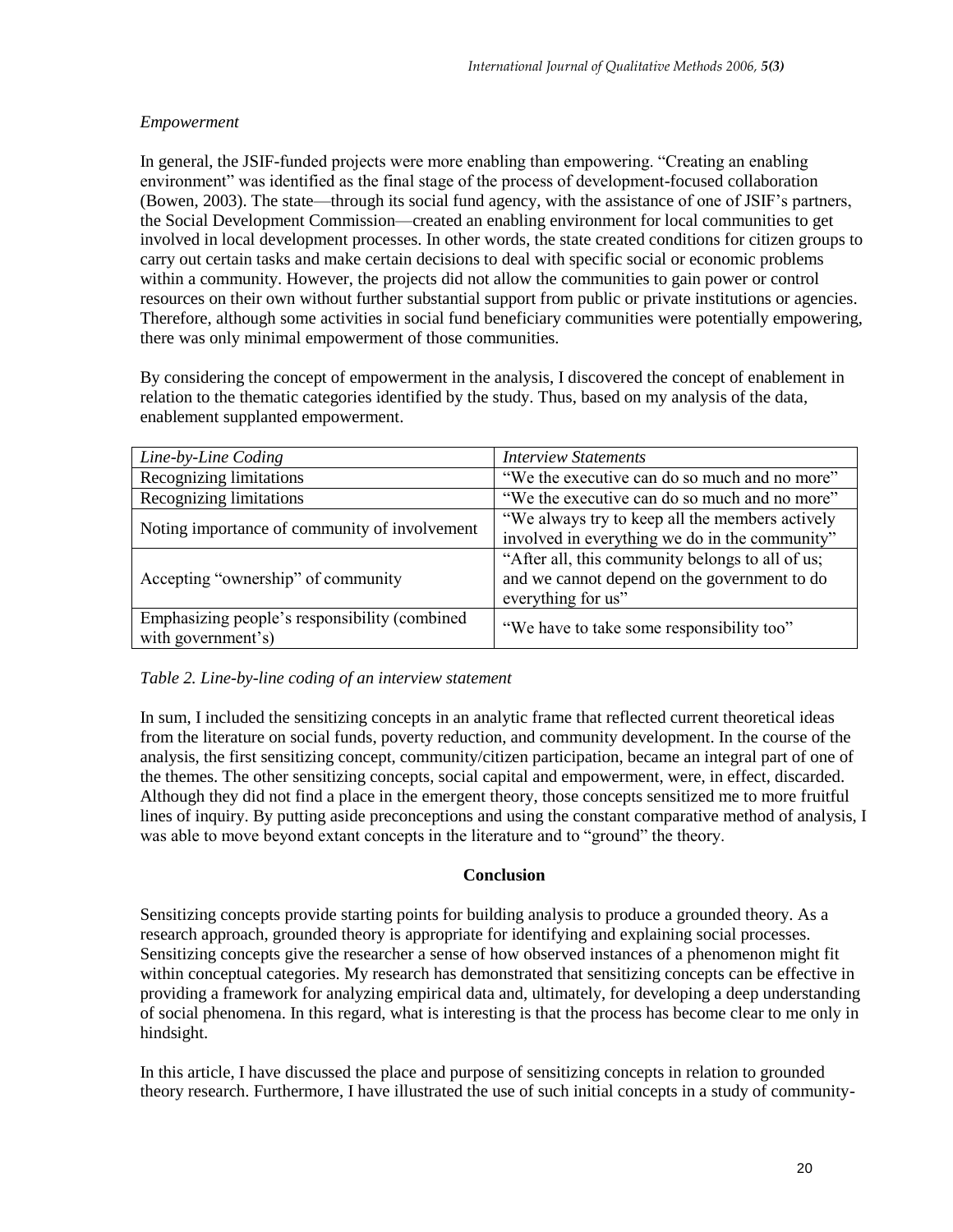based antipoverty projects. A vital part of the process of theory generation was to move beyond the sensitizing concepts. It was vital, too, to move beyond the words drawn from interview transcripts and various documents—from a descriptive to an interpretive and explanatory mode—so that concepts would give way to themes and themes would produce a theory. As a researcher recently reminded us, "Theory is powerful because it organizes what professionals pay attention to and how they pay attention. It shapes beliefs that in turn shape action" (Domahidy, 2003, p. 76). If the emergent theory contributes to problem solving and positive social change, then the research project will truly have been worthwhile.

#### **References**

- Barry, M., & Sidaway, R. (1999). Empowering through partnership—The relevance of theories of participation to social work practice. In W. Shera & L. Wells (Eds.), *Empowerment practice in social work: Developing richer conceptual foundations*(pp. 13-37). Toronto, Canada: Canadian Scholars' Press.
- Beck, C. T. (1993). Teetering on the edge: A substantive theory of postpartum depression. *Nursing Research, 42*(1), 42-48.
- Blaikie, N. W. H. (2000). *Designing social research: The logic of anticipation.* Cambridge, UK: Polity.
- Blumer, H. (1954). What is wrong with social theory? *American Sociological Review*, *18*, 3-10.
- Bowen, G. A. (2003). Social funds as a strategy for poverty reduction in Jamaica: An exploratory study (Doctoral dissertation, Florida International University, 2003)*. Dissertation Abstracts International, 65*, 1557.
- Bowen, G. A. (2005). Local-level stakeholder collaboration: A substantive theory of community-driven development. *Community Development: Journal of the Community Development Societ*y, *36*(2), 73-88.
- Brown, S. C., Stevens, R. A., Troiano, P. F., & Schneider, M. K. (2002). Exploring complex phenomena: Grounded theory in student affairs research. *Journal of College Student Development*, *43*(2), 173- 183.
- Carvalho, S., Perkins, G., White, H., Bahnson, C., Kapoor, A. G., & Weber-Venghaus, S. (2002). *Social funds: Assessing effectiveness.* Washington, DC: World Bank.
- Charmaz, K. (2003). Grounded theory: Objectivist and constructivist methods. In N. K. Denzin & Y. S. Lincoln (Eds.), *Strategies for qualitative inquiry* (2nd ed., pp. 249-291). Thousand Oaks, CA: Sage.
- Chrislip, D. D., & Larson, C. E. (1994). *Collaborative leadership: How citizens and civic leaders can make a difference*. San Francisco: Jossey-Bass.
- Coleman, J. S. (1988). Social capital in the creation of human capital. *American Journal of Sociology*, *94*(Suppl.), S95-S121.
- Denzin, N. K., & Lincoln, Y. S. (1994). Entering the field of qualitative research. In N. K. Denzin & Y. S. Lincoln (Eds.), *Handbook of qualitative research* (pp. 1-17). Thousand Oaks, CA: Sage.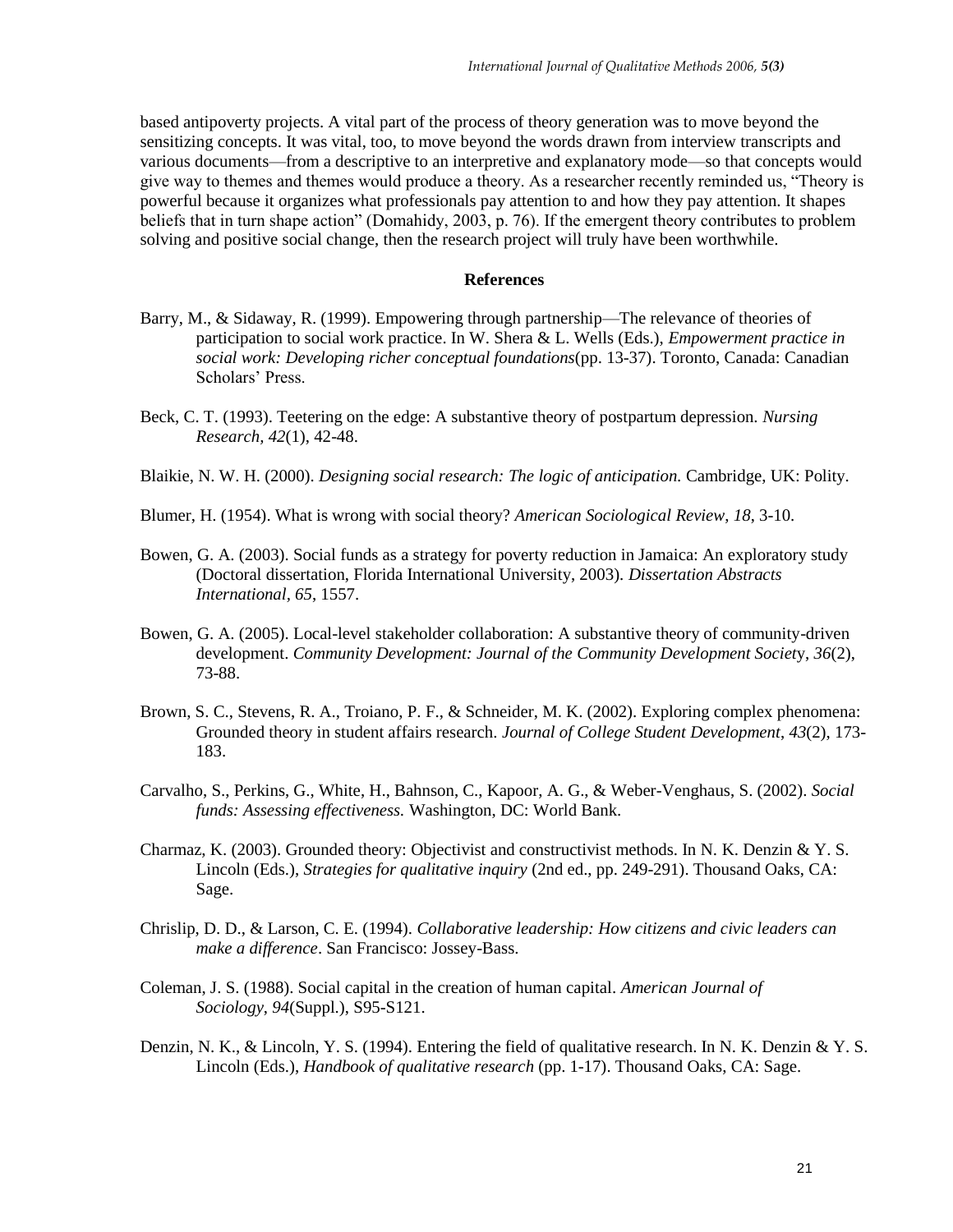- Domahidy, M. (2003). Using theory to frame community practice. *Journal of the Community Development Society*, *34*(1), 75-84.
- Gamble, D. N., & Weil, M. O. (1995). Citizen participation. In R. L. Edwards (Ed.-in-Chief), *Encyclopedia of social work* (19th ed., Vol. 1, pp. 483-494). Washington, DC: National Association of Social Workers/NASW Press.
- Gilgun, J. F. (2002). *Some notes on the analysis of qualitative data*. Retrieved January 29, 2006, from http://ssw.che.umn.edu/img/as sets/5661/Data%20analysis%2010-02.pdf
- Glaser, B. G. (1978). *Theoretical sensitivity: Advances in the methodology of grounded theory.* Mill Valley, CA: Sociology Press.
- Glaser, B. G., & Strauss, A. L. (1967). *The discovery of grounded theory: Strategies for qualitative research.* Chicago: Aldine.
- Gray-Molina, G., Jiménez, W., Pérez de Rada, E., & Yáñez, E. (2001). Poverty and assets in Bolivia: What role does social capital play? In O. Attanasio & M. Székely (Eds.), *Portrait of the poor: An assets-based approach* (pp. 46-83). Washington, DC: Inter-American Development Bank.
- Jupp, D. (2000a). *How is JSIF responding to the problems of poor communities?: Report prepared for The Rt. Hon. P. J. Patterson, Prime Minister [of Jamaica], March 30, 2000*. Kingston, Jamaica: Jamaica Social Investment Fund.
- Jupp, D. (2000b). *JSIF's goal: Investing in social capital*. Kingston, Jamaica: Jamaica Social Investment Fund. Retrieved February 5, 2002, from http://www.jsif.org/public.htm
- Knobf, M. T. (2002). Carrying on: The experience of premature menopause in women with early stage breast cancer. *Nursing Research*, *51*(1), 9-17.
- Lincoln, Y. S., & Guba, E. G. (1985). *Naturalistic inquiry.* Beverly Hills, CA: Sage.
- MacIntosh, J. (2003). Reworking professional nursing identity. *Western Journal of Nursing Research*, *25*(6), 725-741.
- Marcellus, L. (2005). The grounded theory method and maternal-infant research and practice. *Journal of Obstetric, Gynecologic, and Neonatal Nursing*, *34*, 349-357.
- McLean, S., Ebbesen, L., Green, K., Reeder, B., Butler-Jones, D., & Steer, S. (2001). Capacity for community development: An approach to conceptualization and measurement. *Journal of the Community Development Society, 32*(2), 251-270.
- Morse, J. M., & Field, P. A. (1995). *Qualitative research methods for health professionals.* Thousand Oaks, CA: Sage.
- Moser, C. O. N., & Holland, J. (1997). *Urban poverty and violence in Jamaica* (World Bank Latin American and Caribbean Studies/Viewpoints). Washington, DC: World Bank.
- Narayan, D., Patel, R., Schafft, K., Rademacher, A., & Koch-Schulte, S. (2000). *Voices of the poor: Can anyone hear us?* New York: World Bank/Oxford University Press.